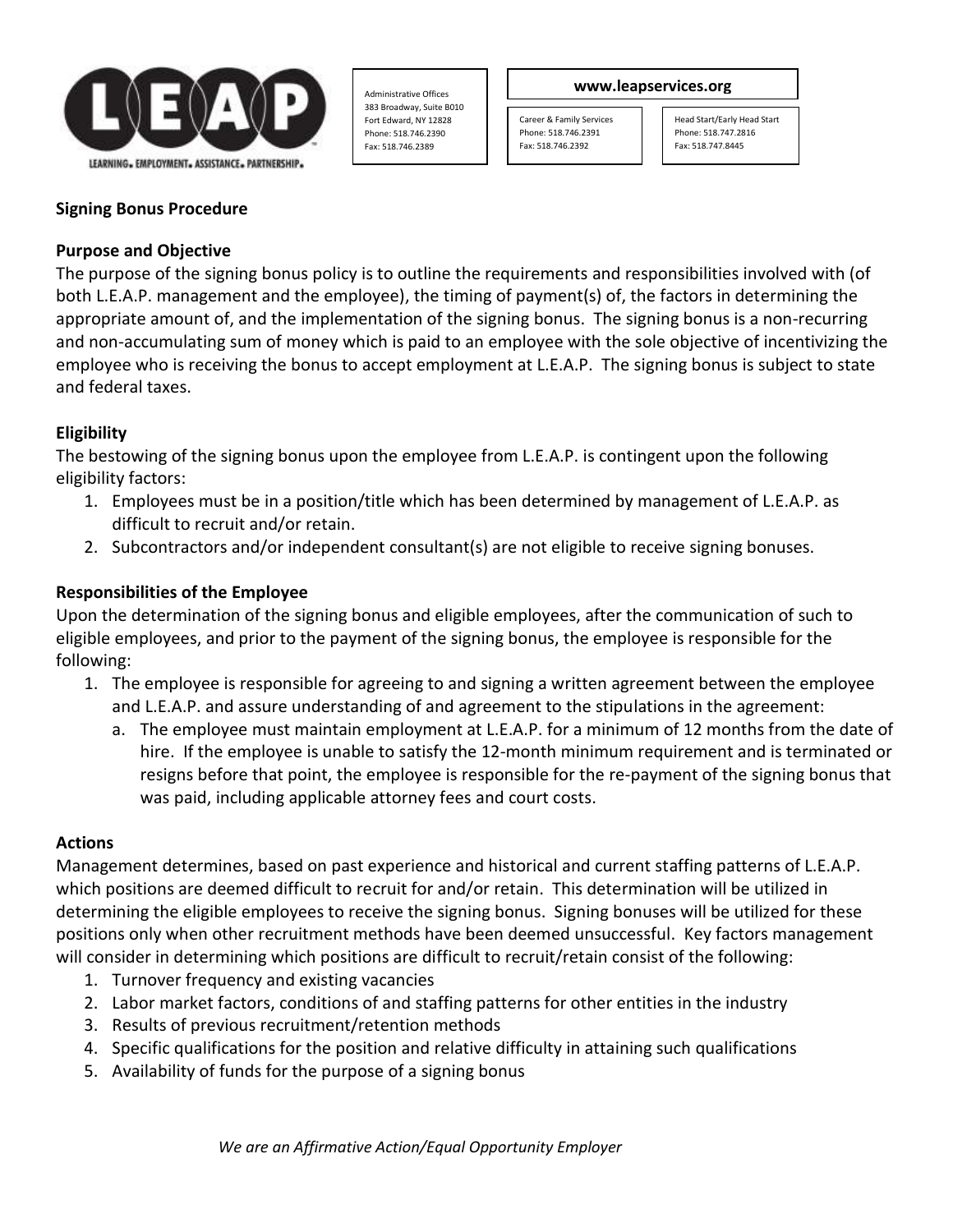Before communication of the signing bonus to the eligible employees, the payment terms and payment amounts will be reviewed by the Executive Director, Finance Director and the HR Director who will make the final determination of the bonuses to be granted and in what amounts, as well as the determination of the payment date.

#### **Implementation**

The amount of the signing bonus will not exceed one weeks pay for the corresponding job title.

Communication of the signing bonus to the eligible employees to be receiving the bonuses will occur simultaneous to the discussion concerning the employee's acceptance of employment at L.E.A.P.

Signing bonuses will be paid after successful completion of a 90-day orientation period and communicated to the employee upon acceptance of employment.